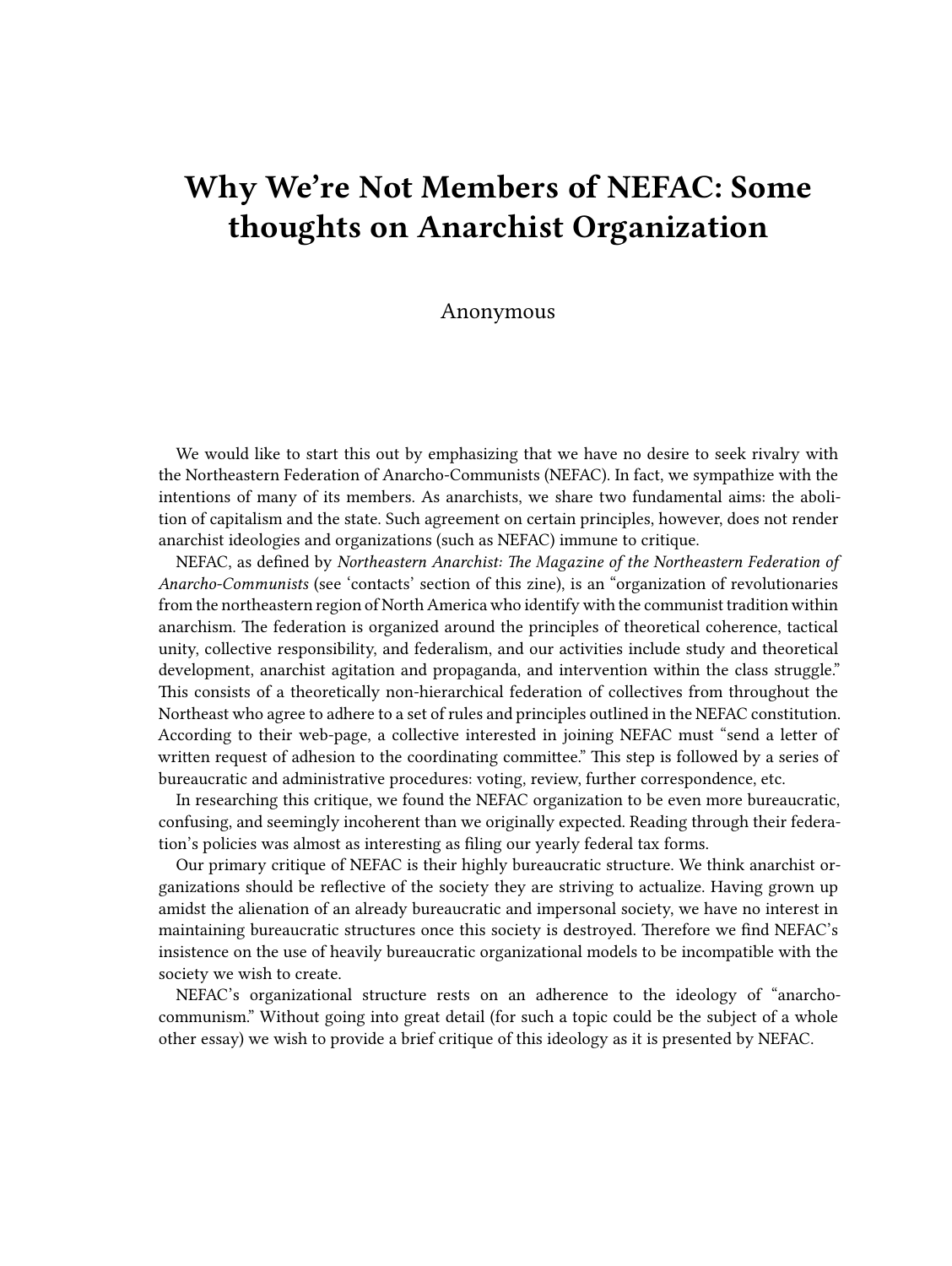Flipping through the pages of *Northeastern Anarchist* and other NEFAC literature, we found it difficult to figure out exactly what it is NEFAC stands for. Such publications seem to consist (as can be seen in the quote in the second paragraph of this essay) of rhetoric and played-out revolutionary clichés, with little content or actual critical analysis. NEFAC also tends to embrace the revolutionary theory of Peter Kropotkin and other anarchists from the late 1800s — early 1900s. While some of these writings maintain their relevance, they need to be updated to address the vast changes inflicted upon society by capitalism, industry, and the state over the past 100 years. By failing to do so, NEFAC remains clinging to the antiquated ideals of a bygone past.

Among NEFAC, several collectives are assigned roles such as "General Secretariat — English," "General Secretariat — Francophone," and "International Secretariat." We are bewildered as to what practical purpose these groups serve. They seem to create an unnecessary division of labor and a possible tendency towards hierarchies. It appears to us that the primary activities of NEFAC are concerned with perpetuating its federation, rather than encouraging and participating in actual autonomist class struggle.

Having said that we do not seek rivalry with NEFAC, we nonetheless encourage correspondence and reciprocation with groups and individuals interested in ideas similar to those presented in this publication. Thus we aren't proposing the establishment of another federation, but a series of relations and informal networks. We look forward to hearing from others and hope that this essay will encourage critical thought within the federation.